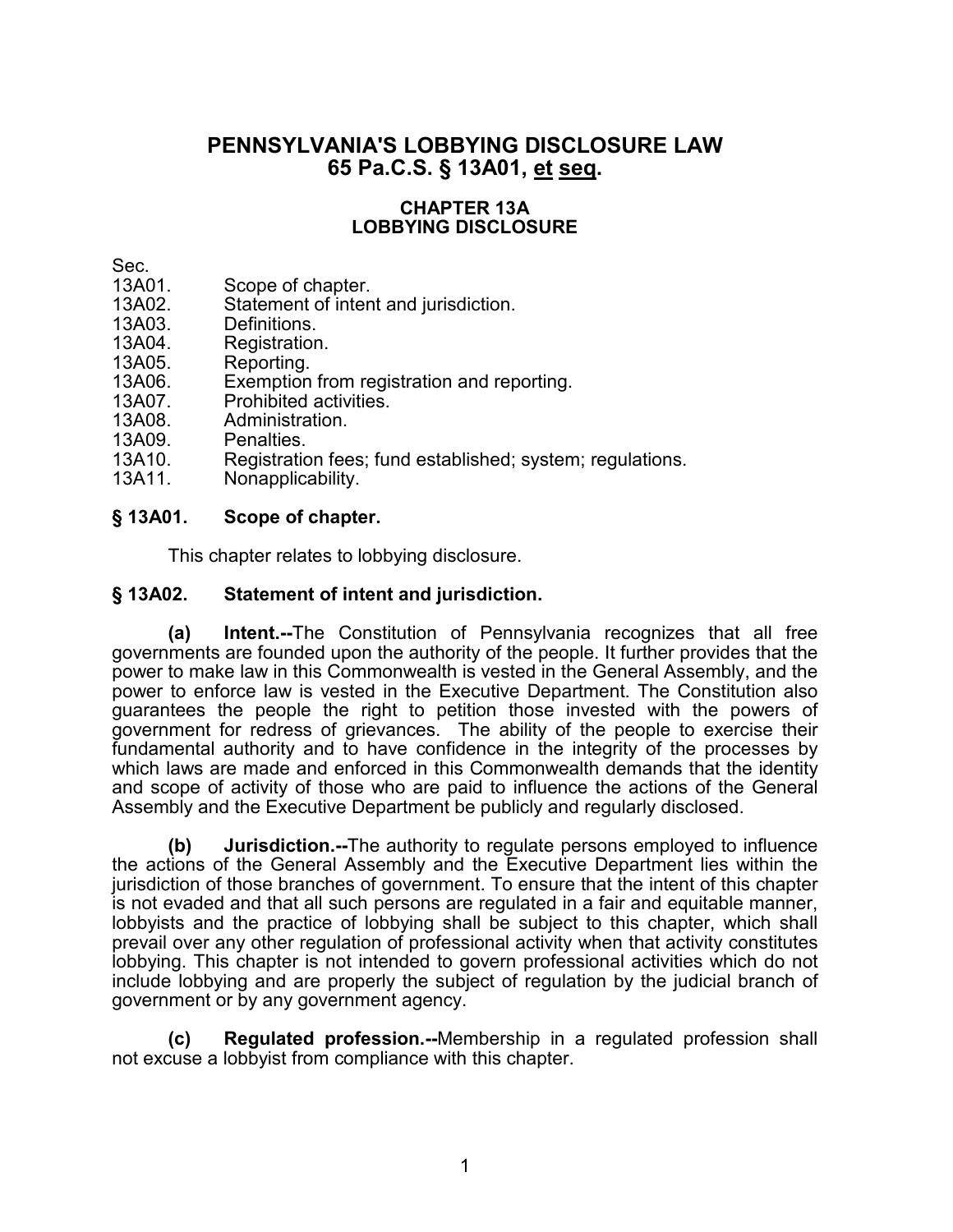**(d) Administrative agency law.--**Proceedings of the commission are subject to 2 Pa.C.S. Chs. 5 Subch. A (relating to practice and procedure of Commonwealth agencies) and 7 Subch. A (relating to judicial review of Commonwealth agency action).

### **§ 13A03. Definitions.**

The following words and phrases when used in this chapter shall have the meanings given to them in this section unless the context clearly indicates otherwise:

**"Administrative action."** Any of the following:

- (1) An agency's:
	- (i) proposal, consideration, promulgation or rescission of a regulation;
	- (ii) development or modification of a statement of policy;
	- (iii) approval or rejection of a regulation; or
	- (iv) procurement of supplies, services and construction under 62 Pa.C.S. (relating to procurement).

The review, revision, approval or disapproval of a regulation under the act of June 25, 1982 (P.L.633, No.181), known as the Regulatory Review Act.

(3) The Governor's approval or veto of legislation.

(4) The nomination or appointment of an individual as an officer or employee of the Commonwealth.

(5) The proposal, consideration, promulgation or rescission of an executive order.

#### **"Affiliated political action committee."** As follows:

(1) Except as set forth in paragraph (2), a "political action committee" as defined in section 1621(l) of the act of June 3, 1937 (P.L.1333, No.320), known as the Pennsylvania Election Code, which has an officer who:

- (i) must be included in a registration statement under section 1624(b)(2) and (3) of the Pennsylvania Election Code; and
- (ii) is:
	- (A) a principal;
	- (B) an officer or an employee of a principal;
	- (C) a lobbyist; or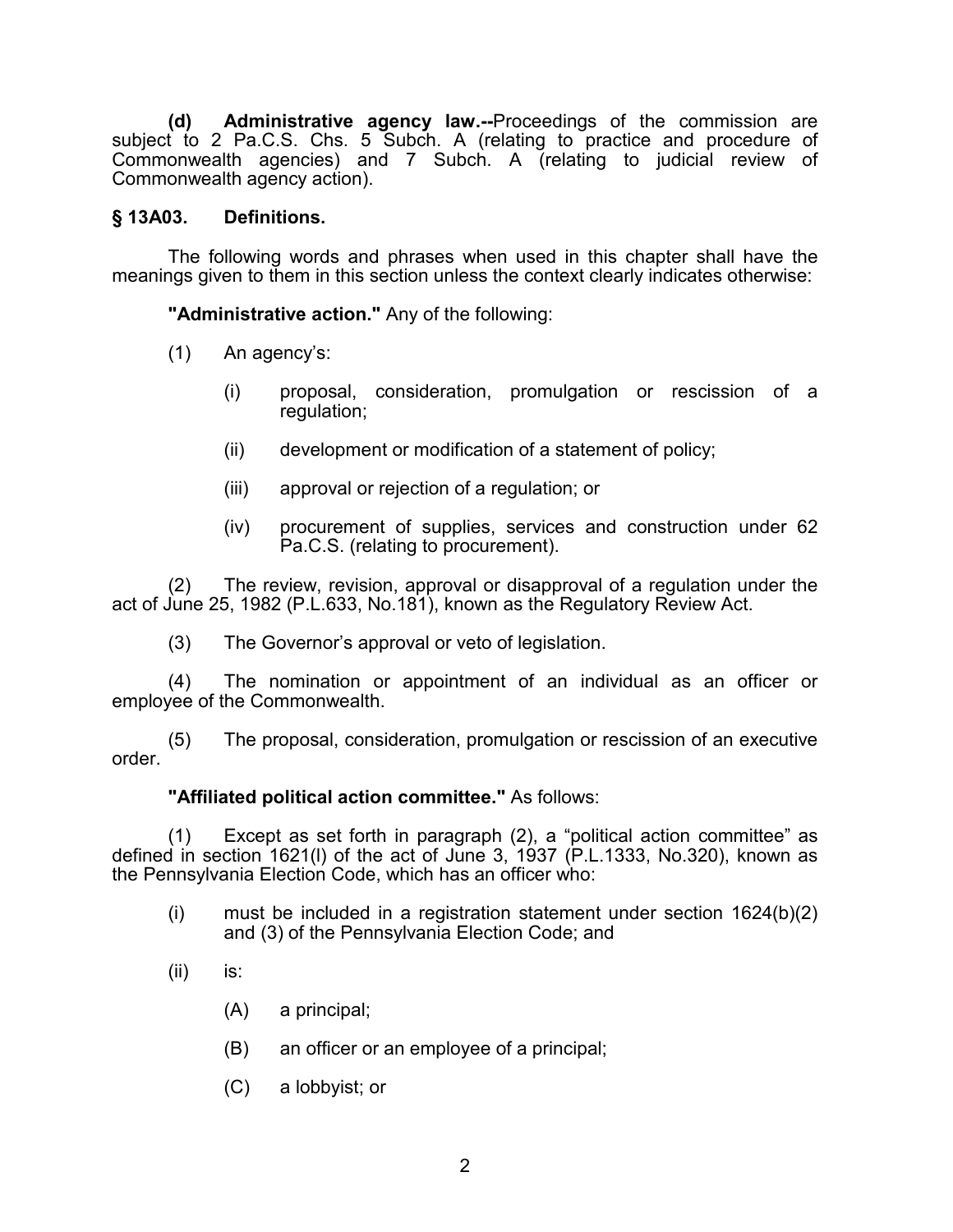(D) an employee of a lobbyist.

(2) If an employee of a registrant serves as the officer of a political action committee in what is clearly a personal capacity and the goals and mission of that political action committee clearly have no relationship to the goals and mission of the registrant, that political action committee shall not be considered an affiliated political action committee for the purposes of this definition.

**"Agency."** An agency, board, commission, authority or department of the executive department of the Commonwealth.

**"Attorney at law."** An individual admitted to practice law by a court of record of this Commonwealth.

**"Authorized representative, employee or agent."** An individual designated by a principal or lobbying firm to accept notices issued by the department or commission in accordance with this chapter.

**"Bidder."** As defined in 62 Pa.C.S. § 103 (relating to definitions).

**"Board."** The Disciplinary Board of the Supreme Court of Pennsylvania.

**"Commission."** The State Ethics Commission.

**"Compensation."** Anything of value, including benefits, received or to be received from a principal by one acting as a lobbyist.

**"Contractor."** As defined in 62 Pa.C.S. § 103 (relating to definitions).

**"Department."** The Department of State of the Commonwealth.

**"Direct communication."** An effort, whether written, oral or by any other medium, made by a lobbyist or principal, directed to a State official or employee, the purpose or foreseeable effect of which is to influence legislative action or administrative action. The term may include personnel expenses and office expenses.

**"Economic consideration."** Anything of value offered or received. The term includes compensation and reimbursement for expenses.

**"Fund."** The Lobbying Disclosure Fund established in section 13A10(b) (relating to registration fees; fund established; system; regulations).

**"Gift."** Anything which is received without consideration of equal or greater value. The term shall not include a political contribution otherwise reportable as required by law or a commercially reasonable loan made in the ordinary course of business. The term shall not include hospitality, transportation or lodging.

**"Hospitality."** Includes all of the following:

(1) Meals.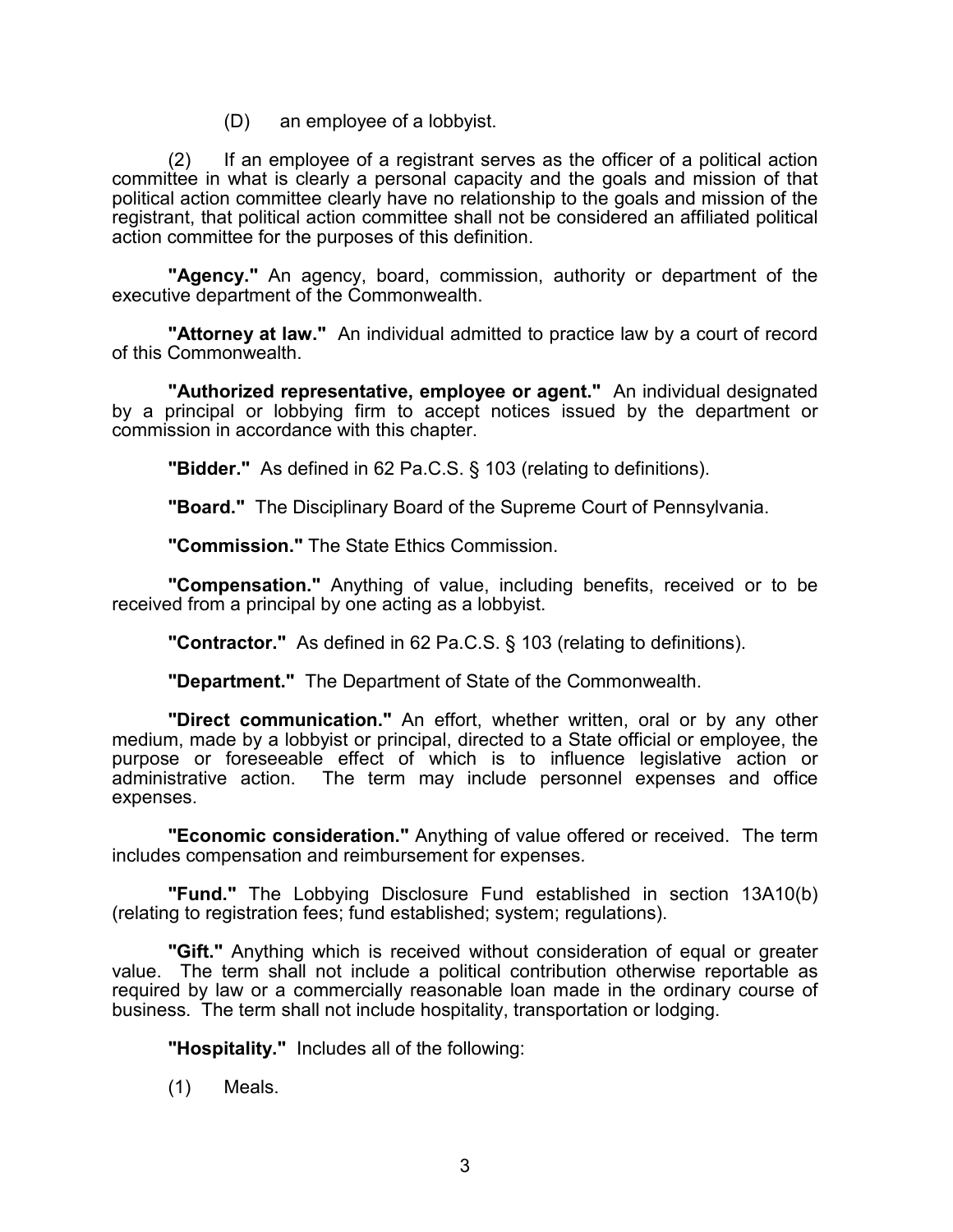- (2) Beverages.
- (3) Recreation and entertainment.

The term shall not include gifts, transportation or lodging.

**"Immediate family."** An individual's spouse, child, parent, brother, sister and like relative-in-law.

**"Indirect communication."** An effort, whether written, oral or by any other medium, to encourage others, including the general public, to take action, the purpose or foreseeable effect of which is to directly influence legislative action or administrative action.

(1) The term includes letter-writing campaigns, mailings, telephone banks, print and electronic media advertising, billboards, publications and educational campaigns on public issues.

(2) The term does not include regularly published periodic newsletters primarily designed for and distributed to members of a bona fide association or charitable or fraternal nonprofit corporation.

(3) The term may include personnel expenses and office expenses.

**"Legislation."** Bills, resolutions, amendments and nominations pending or proposed in either the Senate or the House of Representatives. The term includes any other matter which may become the subject of action by either chamber of the General Assembly.

**"Legislative action."** An action taken by a State official or employee involving the preparation, research, drafting, introduction, consideration, modification, amendment, approval, passage, enactment, tabling, postponement, defeat or rejection of:

- (1) legislation;
- (2) legislative motions;
- (3) a veto by the Governor; or

(4) confirmation of appointments by the Governor or appointments to public boards or commissions by a member of the General Assembly.

**"Lobbying."** An effort to influence legislative action or administrative action in this Commonwealth. The term includes:

- (1) direct or indirect communication;
- (2) office expenses; and

(3) providing any gift, hospitality, transportation or lodging to a State official or employee for the purpose of advancing the interest of the lobbyist or principal.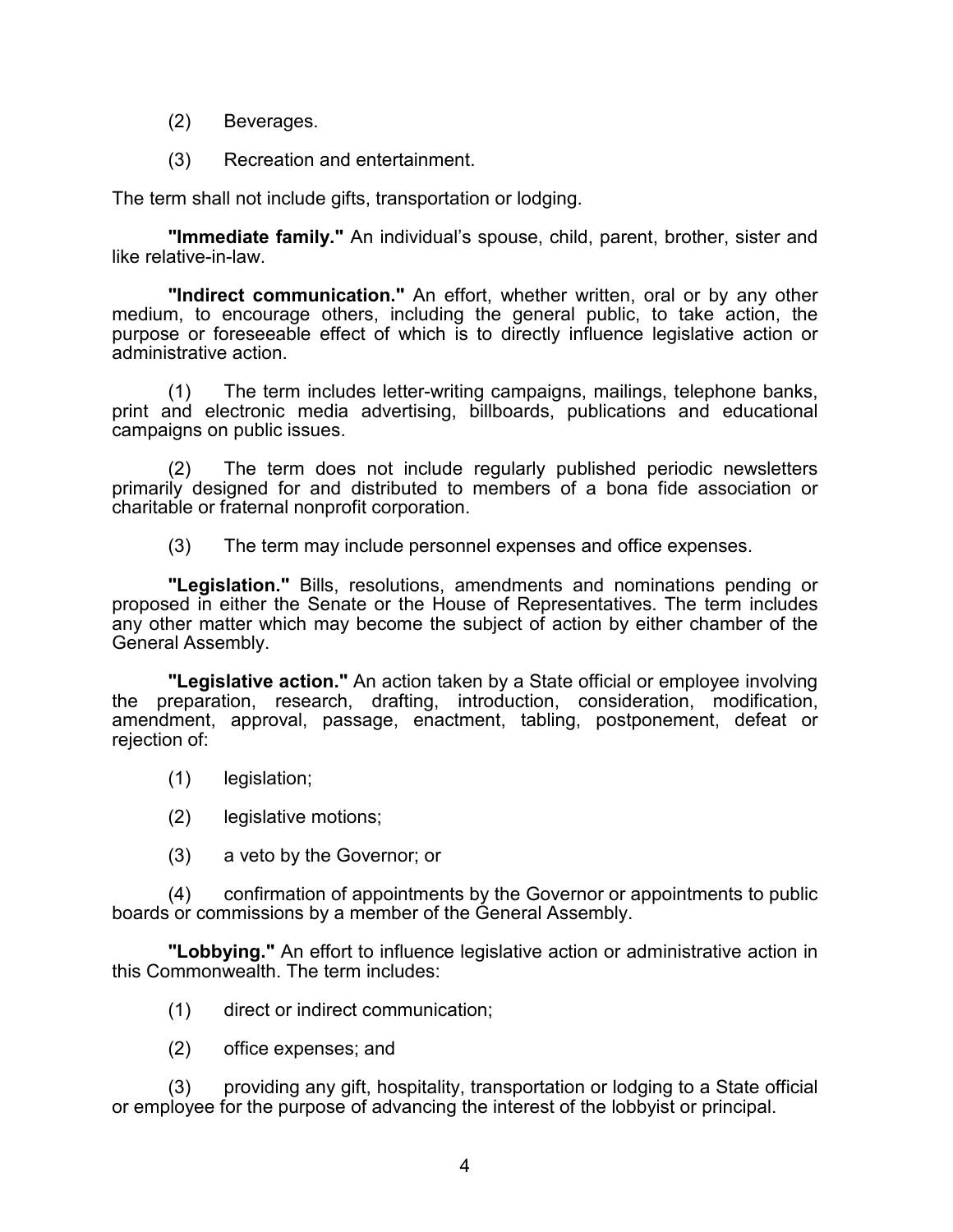**"Lobbying firm."** An entity that engages in lobbying for economic consideration on behalf of a principal other than the entity itself.

**"Lobbyist."** Any individual, association, corporation, partnership, business trust or other entity that engages in lobbying on behalf of a principal for economic consideration. The term includes an attorney at law while engaged in lobbying.

**"Offeror."** As defined in 62 Pa.C.S. § 103 (relating to definitions).

**"Office expense."** An expenditure for an office, equipment or supplies, utilized for lobbying.

**"Personnel expense."** An expenditure for salaries or other forms of compensation, benefits, vehicle allowances, bonuses and reimbursable expenses paid to lobbyists, lobbying staff, research and monitoring staff, consultants, publications and public relations staff, technical staff, clerical and administrative support staff and includes individuals who engage in lobbying but are exempt from reporting under section 13A06 (relating to exemption from registration and reporting). For an individual for whom lobbying is incidental to regular employment, the term means a good faith prorated estimate based on the value of the time devoted to lobbying.

**"Principal."** An individual, association, corporation, partnership, business trust or other entity:

- (1) on whose behalf a lobbying firm or lobbyist engages in lobbying; or
- (2) that engages in lobbying on the principal's own behalf.

**"Registrant."** A registered lobbyist, registered lobbying firm or registered principal.

**"Regulation."** Any rule, regulation or order in the nature of a rule or regulation, including formal and informal opinions of the Attorney General, of general application and future effect, promulgated by an agency under statutory authority in the administration of a statute administered by or relating to the agency or prescribing the practice or procedure before the agency.

**"Reporting period."** Any of the following periods:

- (1) January 1 through March 31.
- (2) April 1 through June 30.
- (3) July 1 through September 30.
- (4) October 1 through December 31.

**"State budget process."** The consideration and passage of acts relating to expenditures of funds and the generation of revenues by the General Assembly.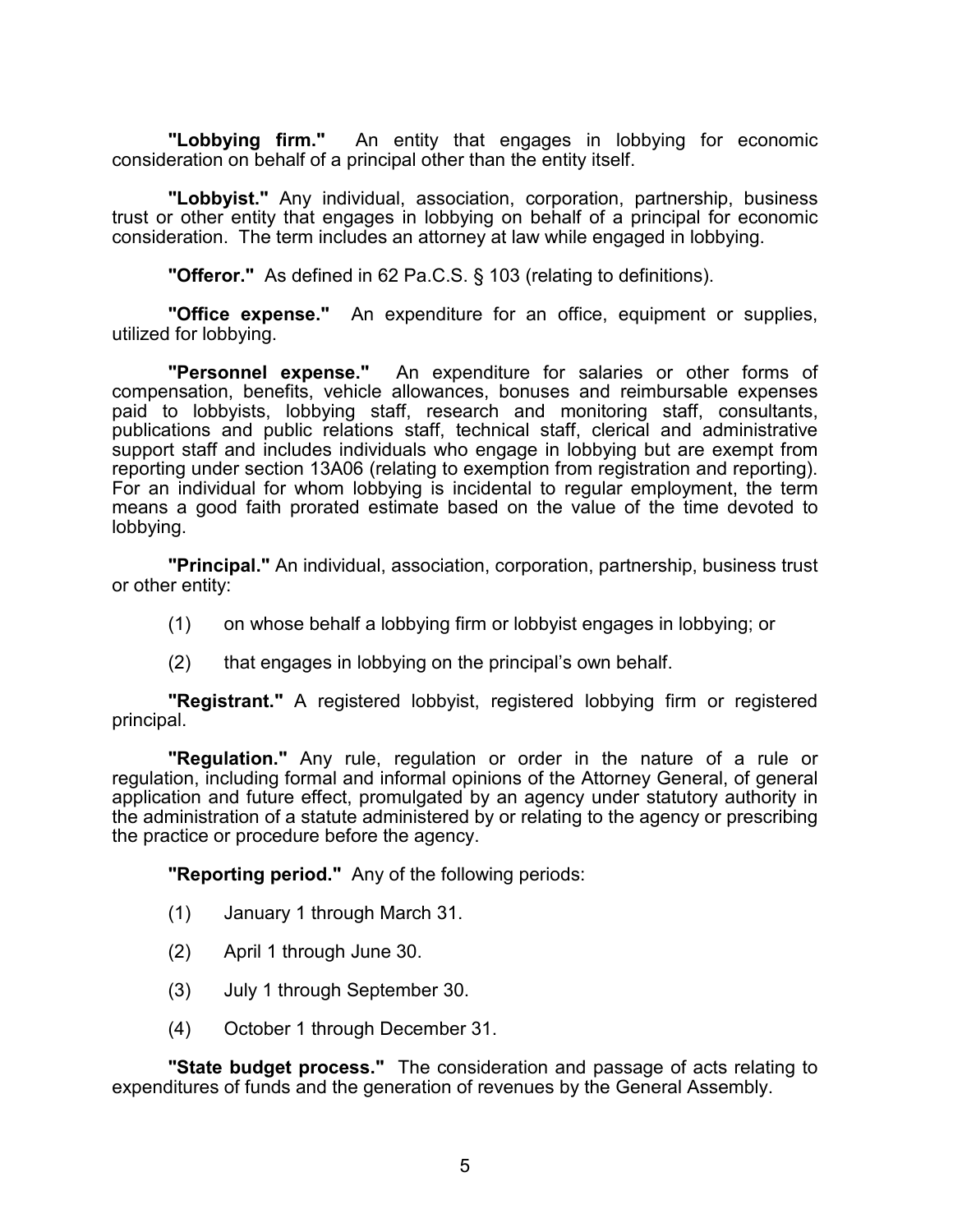**"Statement of policy."** The term includes a guideline.

**"State official or employee."** An individual elected or appointed to a position in State government or employed by State government, whether compensated or uncompensated, who is involved in legislative action or administrative action.

**"Vendor."** Any offeror, bidder or contractor that, for economic consideration, sells or provides a service or supply or engages in construction. The term does not include an attorney at law, a lobbyist or a lobbying firm.

## **§ 13A04. Registration.**

**(a) General rule.--**Unless excluded under section 13A06 (relating to exemption from registration and reporting), a lobbyist, lobbying firm or a principal must register with the department electronically using the computerized filing system developed by the department that is consistent with the purposes of this chapter within ten days of acting in any capacity as a lobbyist, lobbying firm or principal. Registration shall be biennial and shall begin January 1, 2007.

#### **(b) Principals and lobbying firms.--**

(1) A principal or lobbying firm required to register under subsection (a) shall file a single registration statement setting forth the following information with the department:

- (i) Name of the business.
- (ii) Permanent address.
- (iii) Daytime telephone number.
- (iv) E-mail address of the authorized representative employee or agent, if available.
- (v) Nature of business.
- (vi) Name, registration number and acronym of any affiliated political action committees.
- (vii) Name and permanent business address of each individual who will for economic consideration engage in lobbying on behalf of the principal or lobbying firm.
- (viii) Registration number when available.
- (ix) Name of the authorized representative, employee or agent.

(2) A lobbying firm shall include in its statement under paragraph (1) the following information for each principal it represents:

(i) Name.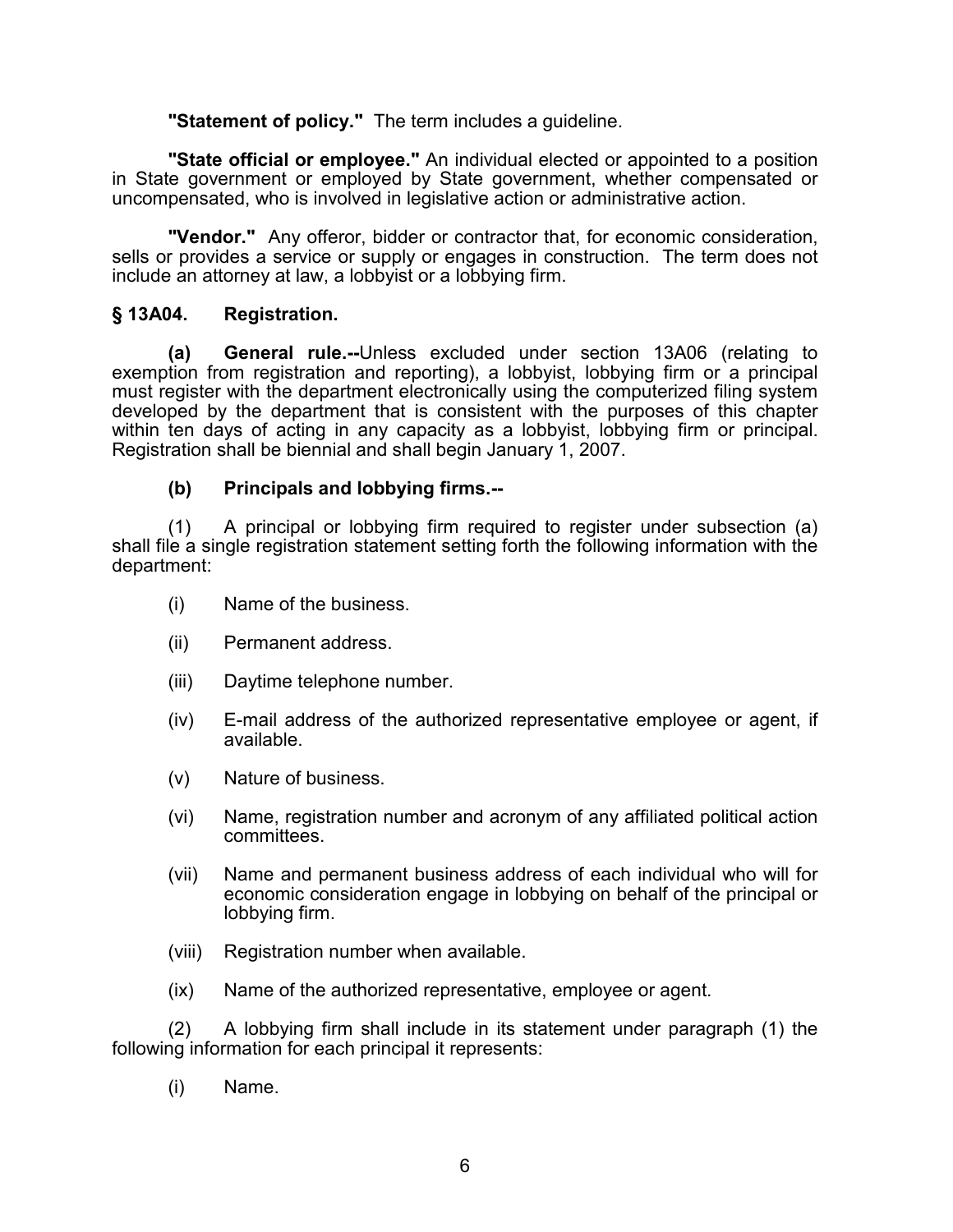(ii) Permanent business address.

(iii) Telephone number.

(iv) Registration number when available.

(3) A principal that is an association or organization shall include in its statement under paragraph (1) the number of dues-paying members of the association or organization in the most recently completed calendar year.

**(c) Lobbyist.--**A lobbyist who is required to register under subsection (a) shall file a single registration statement setting forth the following information with the department:

- (1) Name.
- (2) Permanent business address.
- (3) Daytime telephone number.
- (4) E-mail address, if available.
- (5) A recent photograph of the lobbyist.

(6) Name, permanent business address, daytime telephone number and registration number when available of each principal for whom the lobbyist will engage in lobbying.

(7) Name and registration number when available of any lobbying firm with which the lobbyist has a relationship involving economic consideration.

(8) Name, registration number and acronym of any affiliated political action committees.

(9) Name, registration number and acronym of any candidate political committee of which the lobbyist is an officer who must be included in a registration statement under section  $1624(b)(2)$  and (3) of the act of June 3, 1937 (P.L.1333, No.320), known as the Pennsylvania Election Code.

#### **(d) Amendments.--**

(1) If there is a change of information required for the registration statement under subsection (b)(1) or  $(2)$  or (c), an amended registration statement shall be filed with the department electronically using the computerized filing system developed by the department that is consistent with the purpose of this chapter within 14 days after the change occurs.

(2) When there is a change in information required for the registration statement under subsection (b)(3), an amended registration statement shall be filed with the department electronically using the computerized filing system developed by the department that is consistent with the purpose of this chapter within 14 days of the end of the year in which the change occurs.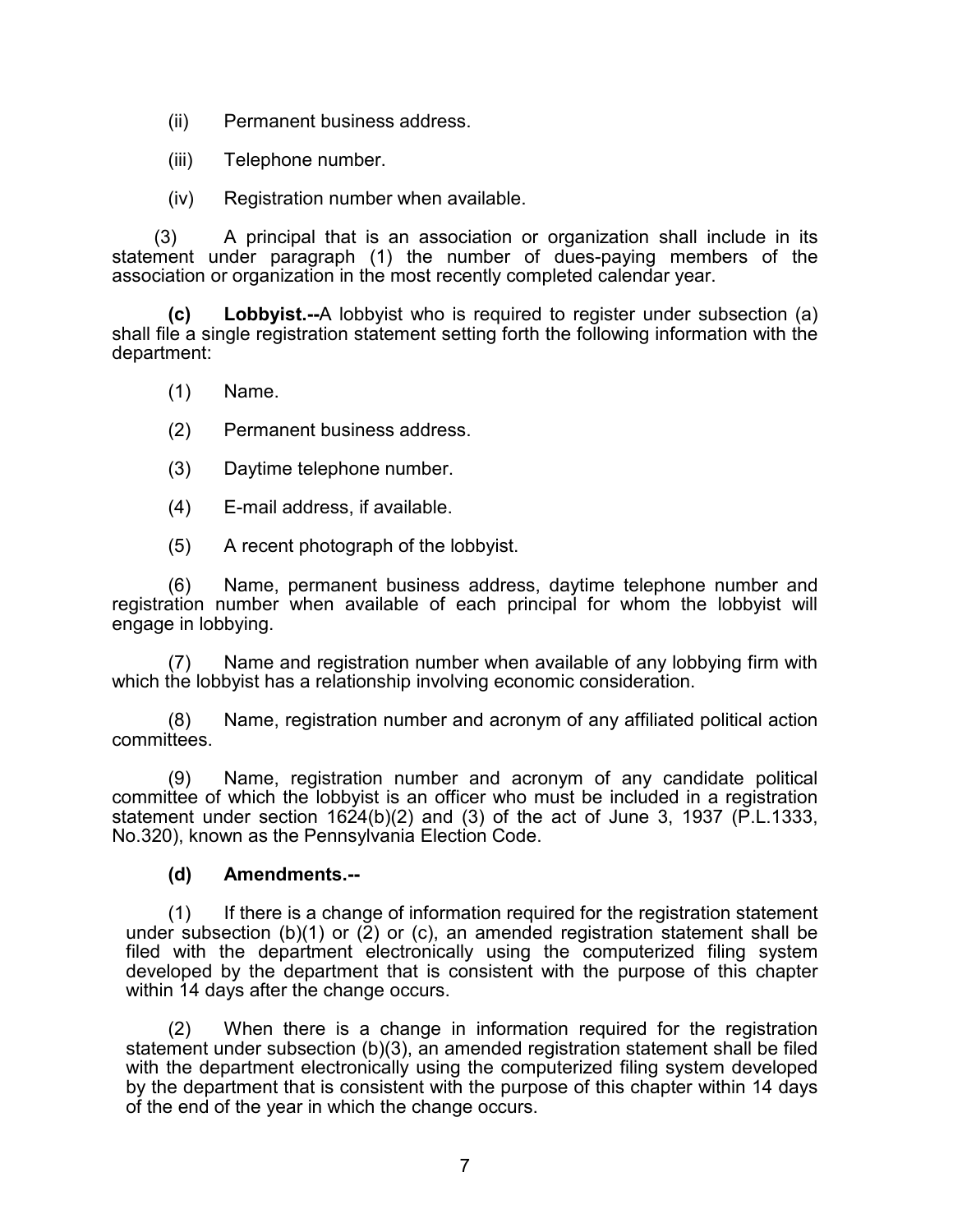## **(e) Termination.--**

(1) A lobbyist, lobbying firm or principal may terminate registration by filing notice of termination with the department electronically using the computerized filing system developed by the department that is consistent with the purpose of this chapter.

(2) After a review of the notice of termination, but no later than 15 days after receipt of the notice, the department shall issue to the lobbyist, lobbying firm or principal a letter stating that the registrant has terminated registration. The filing of notice shall not affect the commission's authority to conduct investigations and hearings under section 13A08(g) (relating to administration).

(3) No lobbying may occur after the filing of notice of termination unless the lobbying is pursuant to a separate registration statement which is filed with the department and which, at the time of the lobbying, has not been terminated.

(4) Nothing in this subsection shall be construed to exempt a lobbyist, lobbying firm or principal from any of the requirements in section 13A05 (relating to reporting).

## **§ 13A05. Reporting.**

**(a) General rule.--**A registered principal shall, subject to the penalties under 18 Pa.C.S. § 4904 (relating to unsworn falsification to authorities), file quarterly expense reports with the department electronically using the computerized filing system developed by the department that is consistent with the purpose of this chapter no later than 30 days after the last day of the quarter.

## **(b) Content.--**

(1) Each expense report must list the names and registration numbers when available of all lobbyists by whom lobbying is conducted on behalf of the principal and the general subject matter or issue being lobbied.

(2) Each expense report shall include the total costs of all lobbying for the period. The total shall include all office expenses, personnel expenses, expenditures related to gifts, hospitality, transportation and lodging to State officials or employees, and any other lobbying costs. The total amount reported under this paragraph shall be allocated in its entirety among the following categories:

- (i) The costs for gifts, hospitality, transportation and lodging given to or provided to State officials or employees or their immediate families.
- (ii) The costs for direct communication.
- (iii) The costs for indirect communication.
- (iv) Expenses required to be reported under this subsection shall be allocated to one of the three categories listed under this section and shall not be included in more than one category.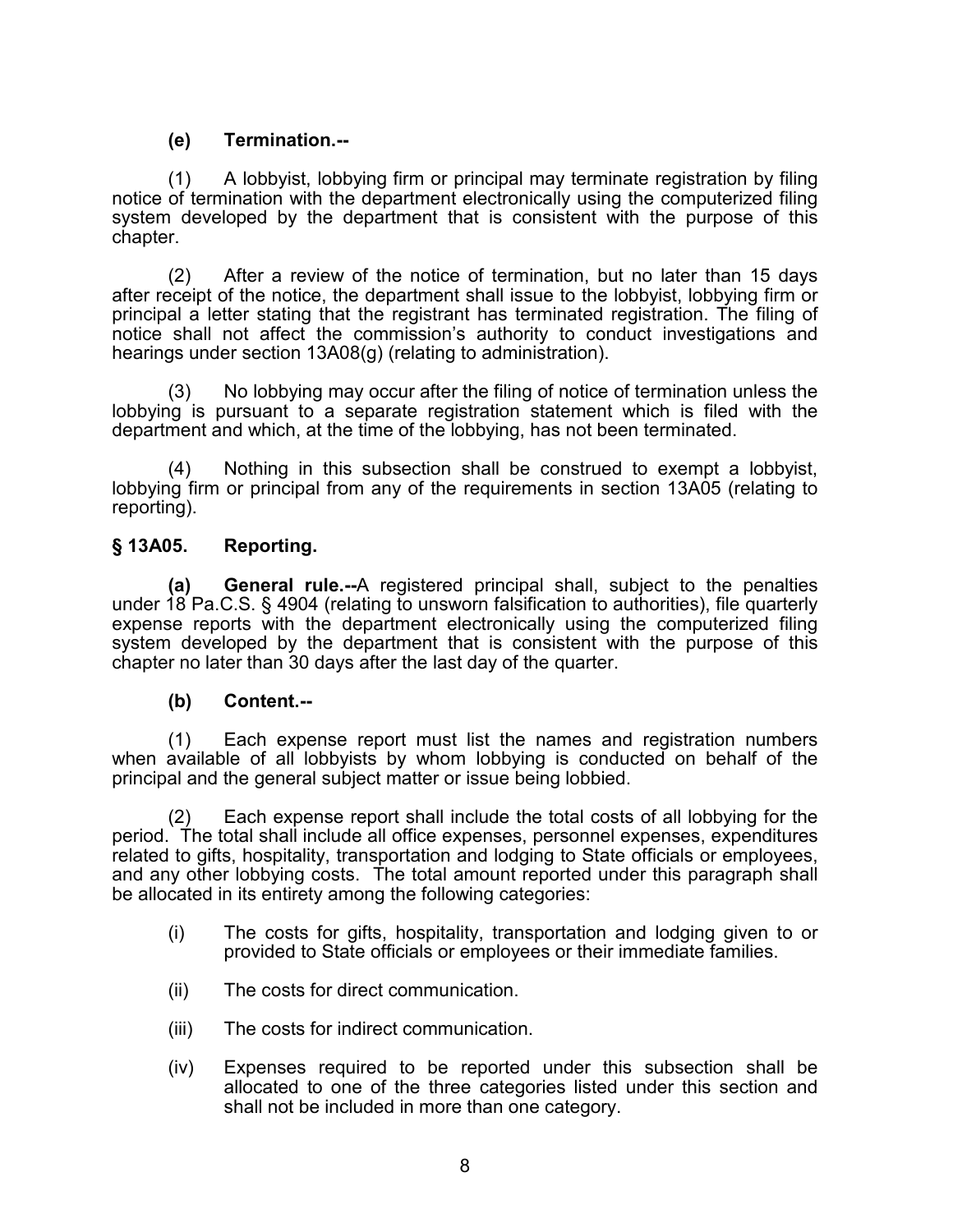(2.1) For purposes of filing an expense report under this subsection, a registrant may use any reasonable methods of estimation and allocation.

- (3) The following apply:
- (i) In addition to reporting the totals required under this subsection, the expense report must identify, by name, position and each occurrence, a State official or employee who receives from a principal or lobbyist anything of value which must be included in the statement under section 1105(b)(6) or (7) (relating to statement of financial interests) as implemented by section 1105(d).
- (ii) For purposes of this chapter, the amount referred to in section 1105(b)(7) shall be considered an aggregate amount per year.
- (iii) For purposes of this chapter, the amount referred to in section 1105(b)(7) shall not include the cost of a reception which the State official or employee attends in connection with public office or employment.
- (iv) Written notice must be given to each State official or employee who is listed in an expense report under this paragraph at least seven days prior to the report's submission to the department. Notice under this subparagraph shall include the information which will enable the State official or employee to comply with section 1105(b)(6) and (7). For purposes of this chapter and Chapter 11 (relating to ethics standards and financial disclosure), section 1105(b)(6) and (7) shall constitute mutually exclusive categories. For each category enumerated in paragraph (2)(i), each notice shall include both the amount incurred during the quarter and the cumulative amount incurred from January 1 through the end of the applicable quarter.
- (v) This paragraph shall not apply to anything of value received from immediate family when the circumstances make it clear that motivation for the action was the personal or family relationship.

(4) A lobbying firm or a lobbyist not associated with a lobbying firm shall sign the reports electronically submitted by each principal for whom the lobbying firm or lobbyist is registered to attest to the validity and accuracy to the best of the attestor's knowledge. A lobbying firm or lobbyist may attach a statement to the electronic report of a principal, describing the limits of the knowledge of the lobbying firm or lobbyist concerning the information contained in the expense report.

(5) The expense report shall also include the name, permanent business address and daytime telephone number of any individual, association, corporation, partnership, business trust or other business entity which contributed more than 10% of the total resources received by the principal during the reporting period.

(6) A lobbying firm or a lobbyist not associated with a lobbying firm shall submit an expense report electronically using the computerized filing system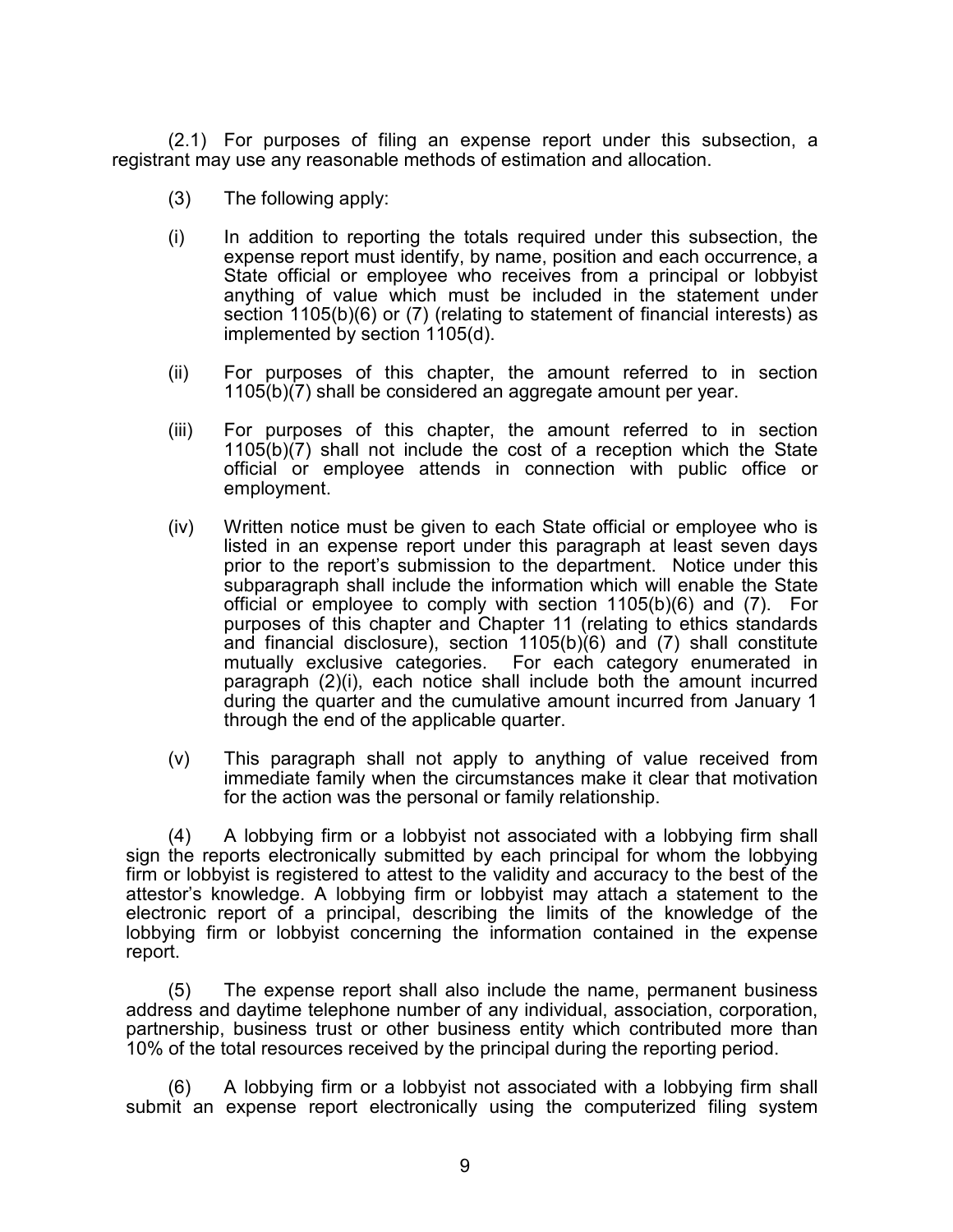developed by the department that is consistent with the purpose of this chapter if during the reporting period the lobbying firm or lobbyist engaged in lobbying which was not contained in any expense report filed by a principal or principals represented.

(7) A registered principal that attempts or that retains a lobbying firm or lobbyist to attempt to influence an agency's preparing, bidding, entering into or approving a contract shall ensure that the related expenses are included under paragraph (2).

(8) A lobbying firm or a lobbyist not associated with a lobbying firm shall submit a report electronically using the computerized filing system developed by the department that is consistent with the purpose of this chapter if the lobbying firm or lobbyist engaged in lobbying on behalf of any entity that is exempt under section 13A06(7), (8), (9) or (10) (relating to exemption from registration and reporting).

**(c) Records retention.--**A registrant shall retain all documents reasonably necessary to substantiate the reports to be made under this section for four years from the date of filing the subject report. Upon request by the Office of Attorney General, the board, the commission or the department, these materials shall be made available for inspection within a reasonable period of time.

**(d) Thresholds for reporting.--**An expense report required under this section shall be filed electronically using the computerized filing system developed by the department that is consistent with the purpose of this chapter when total expenses for lobbying exceed [\$3,000] for a registered principal in a reporting period. In a reporting period in which total expenses are [\$3,000] or less, a statement to that effect shall be filed electronically using the computerized filing system developed by the department that is consistent with the purpose of this chapter.

**(e) Indirect communication disclosure.--**Whenever any person makes an expenditure for indirect communication under this chapter, for the purpose of disseminating or initiating a communication, such as a mailing, telephone bank, print or electronic media advertisement, billboard, publication or education campaign, the communication shall clearly and conspicuously state the name of the person who made or financed the expenditure for the communication.

#### **§ 13A06. Exemption from registration and reporting.**

The following persons and activities shall be exempt from registration under section 13A04 (relating to registration) and reporting under section 13A05 (relating to reporting):

(1) An individual who limits lobbying to preparing testimony and testifying before a committee of the General Assembly or participating in an administrative proceeding of an agency.

(2) An individual who is an employee of an entity engaged in the business of publishing or broadcasting while engaged in the gathering and dissemination of news and comment on the news to the general public in the ordinary course of business.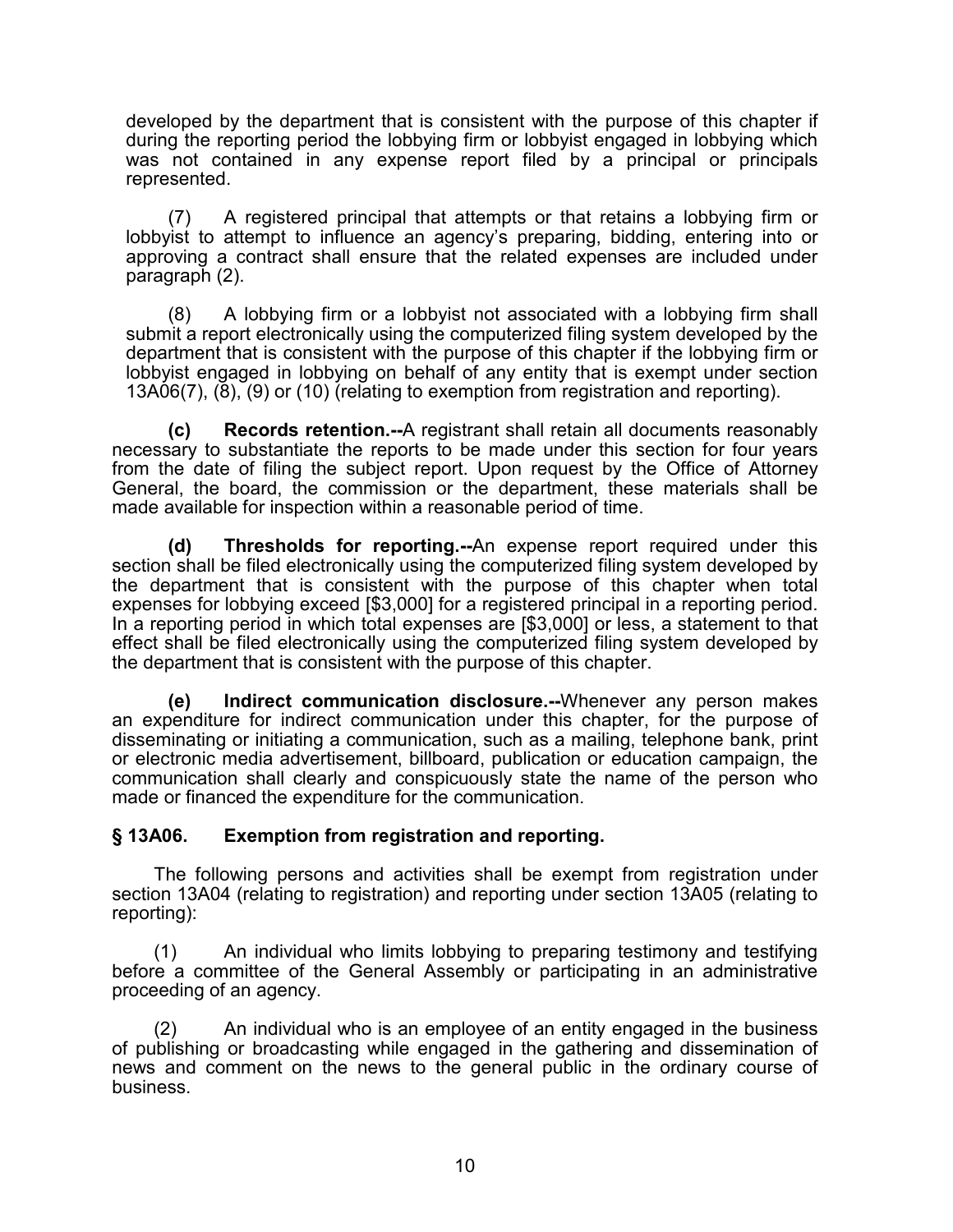(3) An individual who does not receive economic consideration for lobbying.

(4) An individual whose economic consideration for lobbying, from all principals represented, does not exceed [\$3,000] in the aggregate during any reporting period.

(5) An individual who engages in lobbying on behalf of the individual's employer if the lobbying represents less than 20 hours during any reporting period.

(6) Except as required under section 13A05(d), a principal whose total expenses for lobbying purposes do not exceed [\$3,000] during any reporting period.

(7) An elected State official who acts in an official capacity.

(8) An appointed State official acting in an official capacity.

(9) An elected or appointed official of a political subdivision who is acting in an official capacity for the political subdivision.

(10) An employee of the Commonwealth or an agency of the Commonwealth who is acting in an official capacity for the Commonwealth or agency.

(11) An individual representing a bona fide church or bona fide religious body of which the individual is a member where the lobbying is solely for the purpose of protecting the constitutional right to the free exercise of religion.

(12) An individual who is not a registered lobbyist and who serves on an advisory board, working group or task force at the request of an agency or the General Assembly.

(13) Participating as a party or as an attorney at law or representative of a party, case or controversy in any administrative adjudication pursuant to 2 Pa.C.S. (relating to administrative law and procedure).

(14) Expenditures and other transactions subject to reporting under Article XVI of the act of June 3, 1937 (P.L.1333, No.320), known as the Pennsylvania Election Code.

(15) Vendor activities under 62 Pa.C.S. §§ 514 (relating to small procurements), 516 (relating to emergency procurements) and efforts directly related to responding to publicly advertised invitations to bid and requests for proposals.

#### **§ 13A07. Prohibited activities.**

**(a) Political committees.--**A lobbyist may not serve as a treasurer or other officer who must be included in a registration statement under section 1624(b)(2) and  $(3)$  of the act of June 3, 1937 (P.L.1333, No.320), known as the Pennsylvania Election Code, for a candidate's political committee or a candidate's political action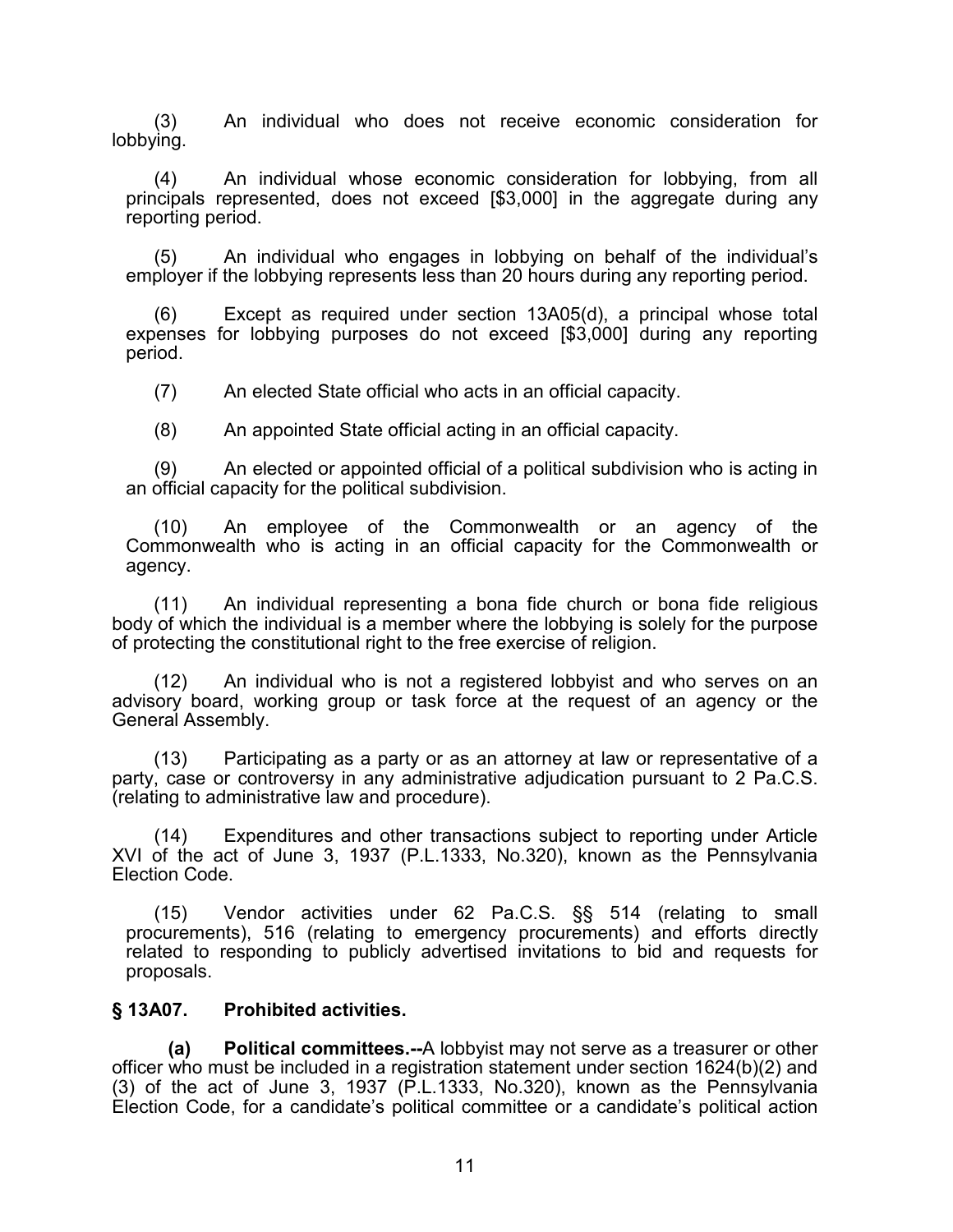committee if the candidate is seeking a Statewide office or the office of Senator or Representative in the General Assembly.

**(b) Fee restrictions.--**A lobbyist may not charge a fee or receive economic consideration based on a contract, either written or oral, that any part of the fee or economic consideration will be converted into a contribution to a candidate for public office or a political committee subject to reporting under Article XVI of the Pennsylvania Election Code.

**(c) Falsification.--**A lobbyist, lobbying firm or principal may not, for the purpose of influencing legislative action or administrative action, transmit, utter or publish to a State official or employee a communication, knowing that the communication or a signature on the communication is false, forged, counterfeit or fictitious.

#### **(d) Conflicts of interest.--**

(1) Except as permitted by paragraph (2), a registrant may not lobby on behalf of a principal on any subject matter in which the principal's interests are directly adverse to the interests of another principal currently represented by the lobbyist or previously represented by the lobbyist during the current session of the General Assembly or the lobbyist's own interests.

(2) A lobbyist may represent a principal in circumstances described in paragraph (1) if:

- (i) the lobbyist reasonably believes that the lobbyist will be able to provide competent and diligent representation to each affected principal;
- (ii) the lobbyist provides written notice to each affected principal upon becoming aware of the conflict; and
- (iii) each affected principal provides informed consent waiving the conflict of interest.

(3) If a lobbyist represents a principal in violation of this section or if multiple representation properly accepted becomes improper under this section and the conflict is not waived, the lobbyist shall promptly withdraw from one or more representations to the extent necessary for remaining representation to not be in violation of this section.

(4) If a lobbyist is prohibited by this section from engaging in particular conduct, an employer of the lobbyist or a partner or other person associated with the lobbyist may not engage in the particular conduct.

(5) A principal or lobbyist required to report under section 13A05 (relating to reporting) shall include in the report a statement affirming that to the best of the principal's or lobbyist's knowledge the principal or lobbyist has complied with this section.

(6) Except as provided in paragraph (8), the commission may receive complaints regarding violations of this subsection. If the commission determines a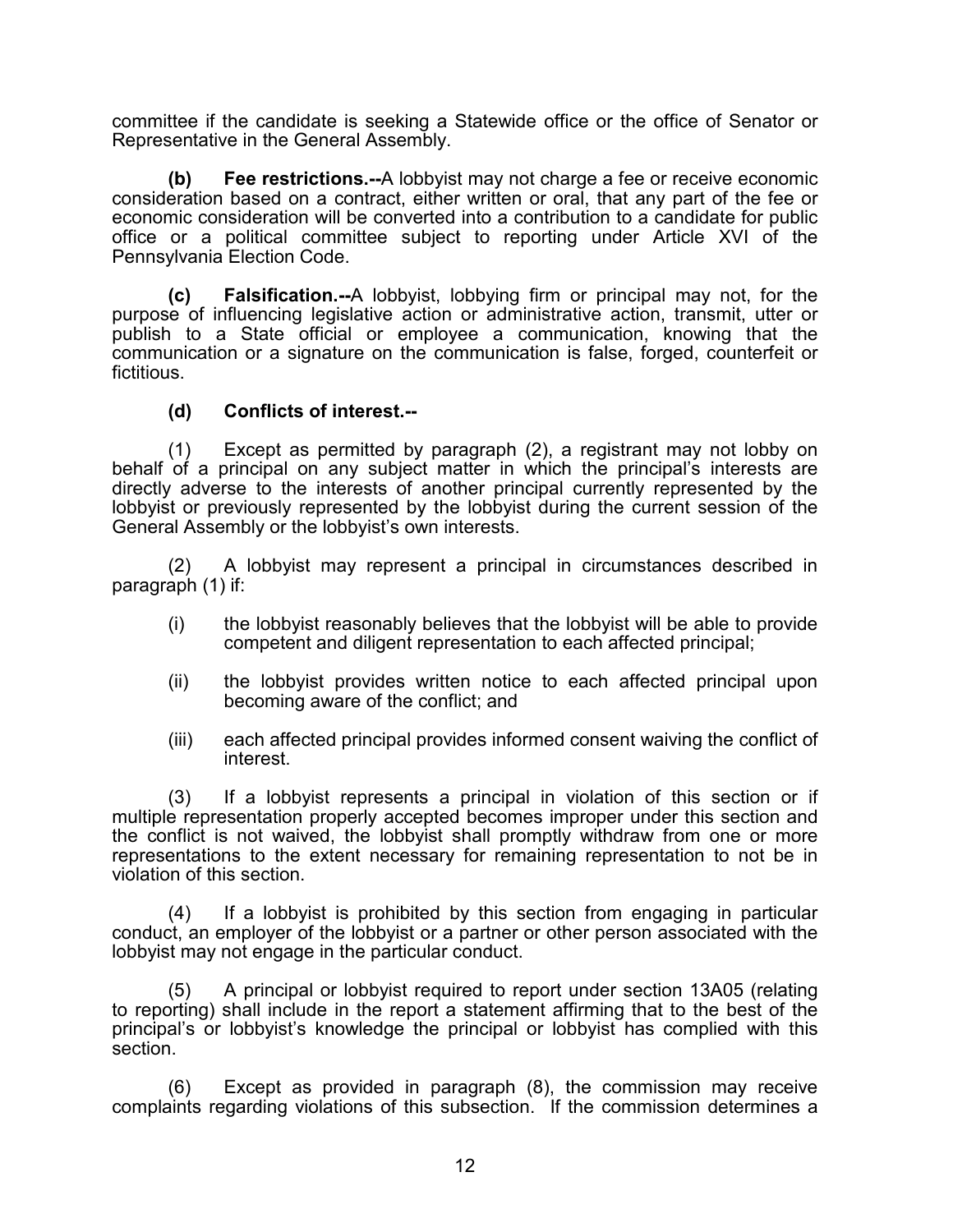violation of this subsection has occurred, the commission, after investigation, notice and hearing:

- (i) shall impose an administrative penalty in an amount not to exceed \$2,000; and
- (ii) may prohibit a lobbyist from lobbying for economic consideration for up to five years.

(7) A lobbyist and principal shall maintain the records relating to the conflict of interest set forth in paragraph (2) for a four-year period beginning on the date the conflict is discovered and, in the case of an investigation conducted under paragraph (6), provide copies of the records to the commission upon request.

(8) Complaints regarding violations of this subsection involving a lobbyist or principal who is an attorney at law shall be referred to the board to be investigated, considered and resolved in a manner consistent with the Rules of Professional Conduct.

**(d.1) Multiple principals.--**Nothing in this section shall be construed to require a lobbyist representing multiple principals who each have an interest in the State Budget process to comply with subsection (d)(2) unless a conflict of interest exists under subsection (d)(1).

## **(e) Contingent compensation.--**

(1) A person may not compensate or incur an obligation to compensate a person to engage in lobbying for compensation contingent in whole or in part upon any of the following:

- (i) Occurrence, nonoccurrence or amendment of legislative action.
- (ii) Occurrence, nonoccurrence or amendment of an administrative action other than procurement described in paragraph (1)(iv) of the definition of "administrative action" under section 13A03 (relating to definitions).

(2) A person may not engage in or agree to engage in lobbying for compensation contingent in whole or in part upon any:

- (i) Occurrence, nonoccurrence or amendment of legislative action.
- (ii) Occurrence, nonoccurrence or amendment of an administrative action other than procurement described in paragraph (1)(iv) of the definition of "administrative action" under section 13A03.
- (3) This subsection shall not apply to vendors.

## **(f) Unlawful acts.--**

(1) A lobbyist or principal may not: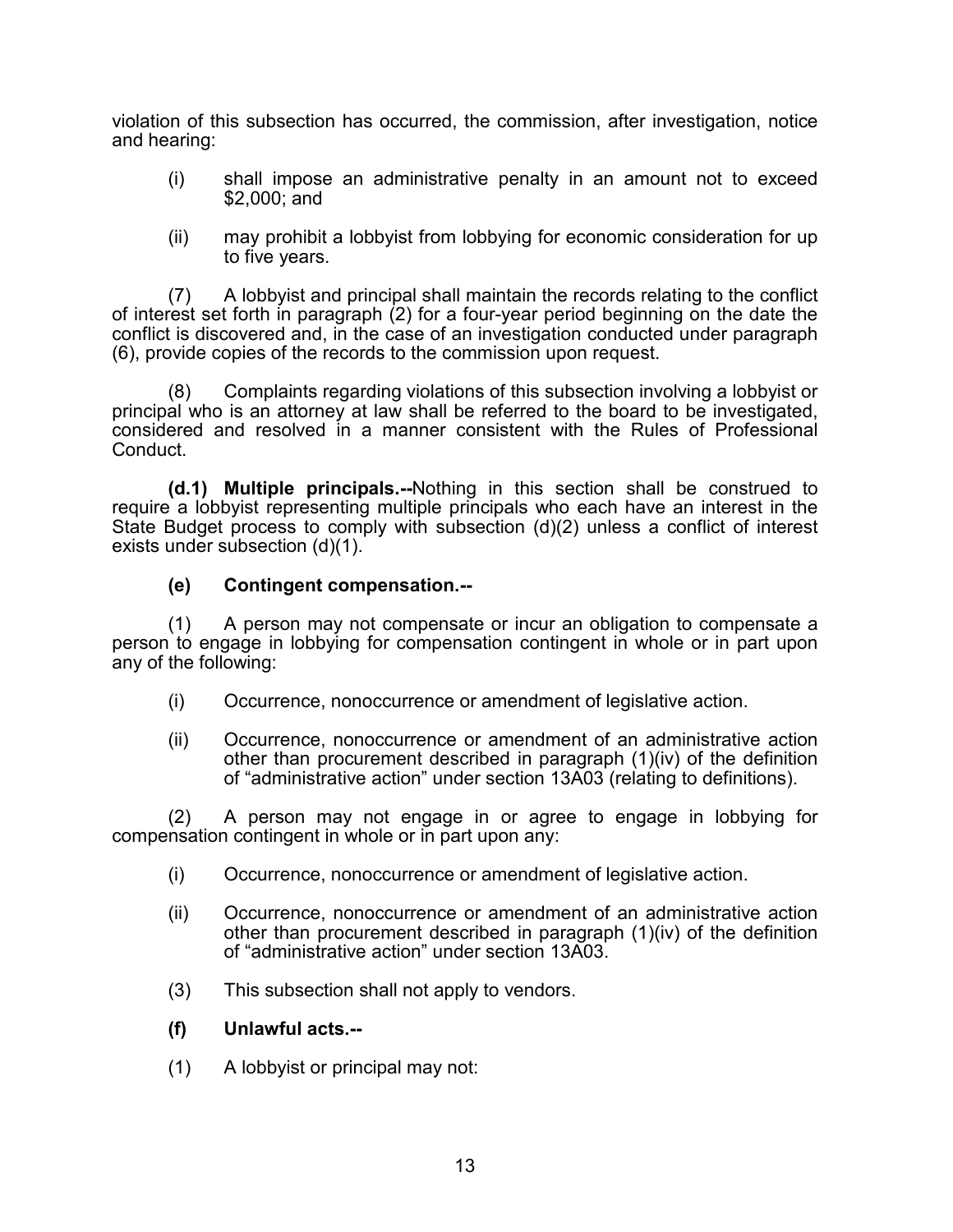- (i) Instigate the introduction of legislation for the purpose of obtaining employment to lobby in opposition to that legislation.
- (ii) Knowingly counsel a person to violate this chapter or any other Federal or State statute.
- (iii) Engage in or counsel a person to engage in fraudulent conduct.
- (iv) Attempt to influence a State official or employee on legislative or administrative action by making or facilitating the making of a loan to the State official or employee.
- (v) While engaging in lobbying on behalf of the principal, refuse to disclose to a State official or employee, upon request, the identity of the principal.
- (vi) Commit a criminal offense arising from lobbying.
- (vii) Influence or attempt to influence, by coercion, bribery or threat of economic sanction, a State official or employee in the discharge of the duties of office.
- (viii) Extort or otherwise unlawfully retaliate against a State official or employee by reason of the State official's or employee's position with respect to or vote on administrative or legislative action.
- (ix) Attempt to influence a State official or employee on legislative or administrative action by the promise of financial support or the financing of opposition to the candidacy of the State official or employee at a future election.
- (x) Engage in conduct which brings the practice of lobbying or the legislative or executive branches of State government into disrepute.

(2) The commission may receive complaints regarding violations of this subsection. If the commission determines a violation of this subsection has occurred, the commission, after investigation, notice and hearing:

- (i) shall impose an administrative penalty in an amount not to exceed \$4,000; and
- (ii) may prohibit a lobbyist from lobbying for economic consideration for up to five years.
- (3) The commission:
- (i) may, as it deems appropriate, refer an alleged violation of this subsection to the Attorney General for investigation and prosecution; and
- (ii) shall, if the subject of the complaint is an attorney at law, refer an alleged violation of this subsection to the board.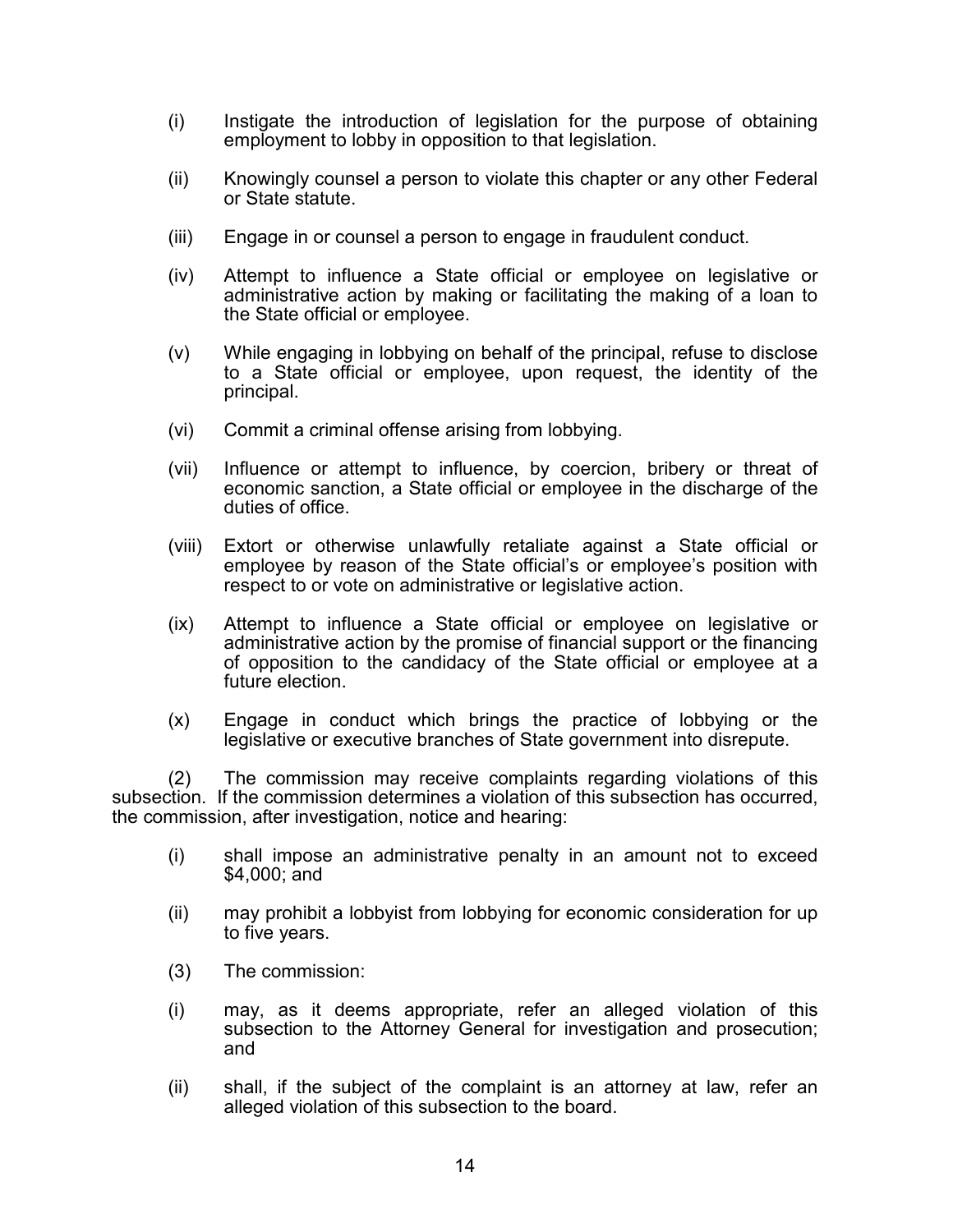## **§ 13A08. Administration.**

**(a) Advice and opinions.--**The commission shall provide advice and opinions under section 1107 (relating to powers and duties of commission) to a lobbyist, a lobbying firm, a principal, the department, the board or a State official or employee, that seeks advice regarding compliance with this chapter. A person that acts in good faith based on the written advice or opinion of the commission shall not be held liable for a violation of this chapter if the material facts are as stated in the request.

**(b) Forms.--**The department shall prescribe registration and reporting forms to be used under this chapter. The forms shall be available on a publicly accessible Internet website. All information requested on the forms shall be provided to the best of the knowledge, information and belief of the person required to file and shall be signed subject to the penalties under 18 Pa.C.S. § 4904 (relating to unsworn falsification to authorities).

**(c) Public inspection and copying.--**The department shall make completed registration statements, expense reports and notices of termination, which have been filed with the department, available for public inspection and provide copies of these documents at a price not in excess of the actual cost of copying. The department shall make all registrations and reports available on a publicly accessible Internet website. Documents maintained and reproducible in an electronic format shall be provided in that format upon request.

## **(d) Annual reporting.--**

(1) The department shall prepare and publish an annual report on lobbying activities in this Commonwealth.

(2) The department shall at least annually publish a list of all of the following:

- (i) Registered principals. The department shall identify affiliated political action committees and lobbying firms and lobbyists that are registered to lobby for the principal.
- (ii) Lobbying firms and lobbyists not associated with lobbying firms. The department shall identify affiliated political action committees and the principals for whom the lobbying firm or lobbyist is registered to lobby.
- (iii) Registered lobbyists for each lobbying firm.

**(e) Retention of records.--**Completed registration statements, expense reports and notices of termination shall be available for public inspection with the department for a four-year period commencing on the date of filing.

**(f) Audits.--**The following shall apply:

(1) Every two years the Secretary of the Commonwealth shall contract for the services of one or more certified public accountants or certified public accounting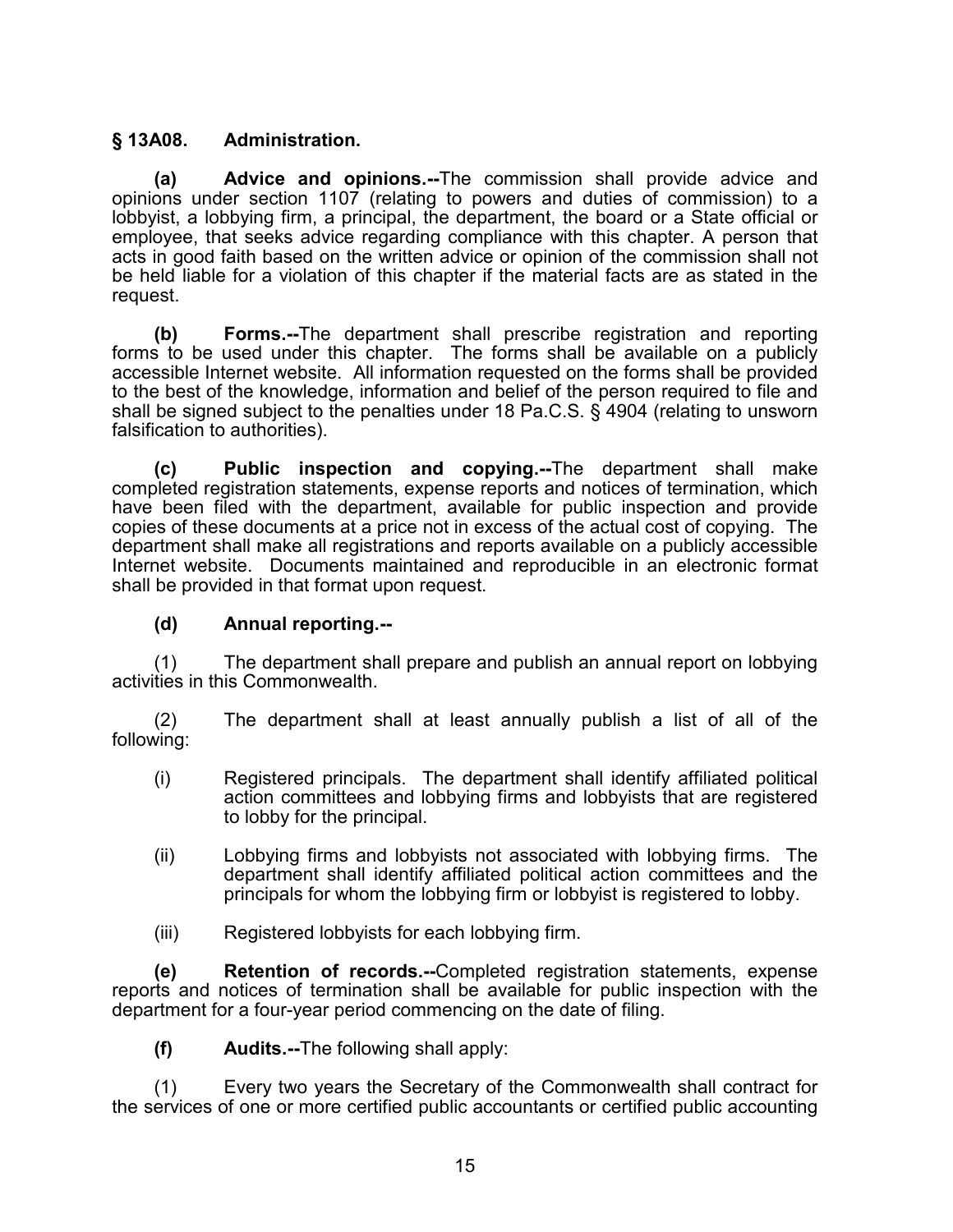firms. The contract shall be awarded in a manner consistent with the provisions of 62 Pa.C.S. Pt. I (relating to Commonwealth Procurement Code), and no certified public accountant or certified public accounting firm shall be eligible to obtain a contract for two successive contract periods.

(2) The secretary shall randomly select, at a public drawing 60 days following the close of each fourth quarter reporting period, 3% of all completed registrations and expense reports filed with the department under this chapter.

(3) The certified public accountant shall conduct the audits in accordance with generally accepted auditing standards and shall test as to whether each registration or expense report is materially correct.

(4) The audit report and findings shall be confidential, except that the department shall make an audit report and findings available to the commission if the commission is investigating an alleged violation of this chapter involving the audited registration or expense report. The commission shall include the relevant portion of an audit as part of its findings of fact in a commission order which results from an investigation arising out of an audit.

**(g) Investigation and hearings.--**The commission, through its executive director, may initiate an investigation and hold a hearing concerning an alleged violation of this chapter by a lobbyist or principal in accordance with sections 1107 (relating to powers and duties of commission) and 1108 (relating to investigations by commission).

**(h) Directory.--**By May 1 of each odd-numbered year, the department shall produce and distribute a directory of all registered lobbyists, including photographs and registered lobbying firms. Copies of the directory shall be made available to the public at a price not to exceed the actual cost of production. All revenue received by the department from the sales of the directory shall be deposited into the fund.

**(i) Computer file.--**The department shall provide the Legislative Data Processing Committee data relating to registration statements and amendments to registration statements, expense reports and notices of termination. The committee shall make information under this subsection available on a publicly accessible Internet website.

**(j) Inflation adjustment.--**On a biennial basis commencing in January 2009, the department shall review the threshold under section 13A06 (relating to exemption from registration and reporting) for registration under section 13A04 (relating to registration) and the threshold for reporting under section 13A05(d) (relating to reporting) and shall increase these amounts to rates deemed reasonable for assuring appropriate disclosure. On a biennial basis commencing in January 2009, the department shall review the filing fee established under section 13A10 (relating to registration fees; fund established; system; regulations) and may by regulation adjust this amount if the department determines that a higher fee is needed to cover the costs of carrying out the provisions of this chapter. The department shall publish adjusted amounts in the Pennsylvania Bulletin by June 1, 2009, and by June 1 every two years thereafter as necessary.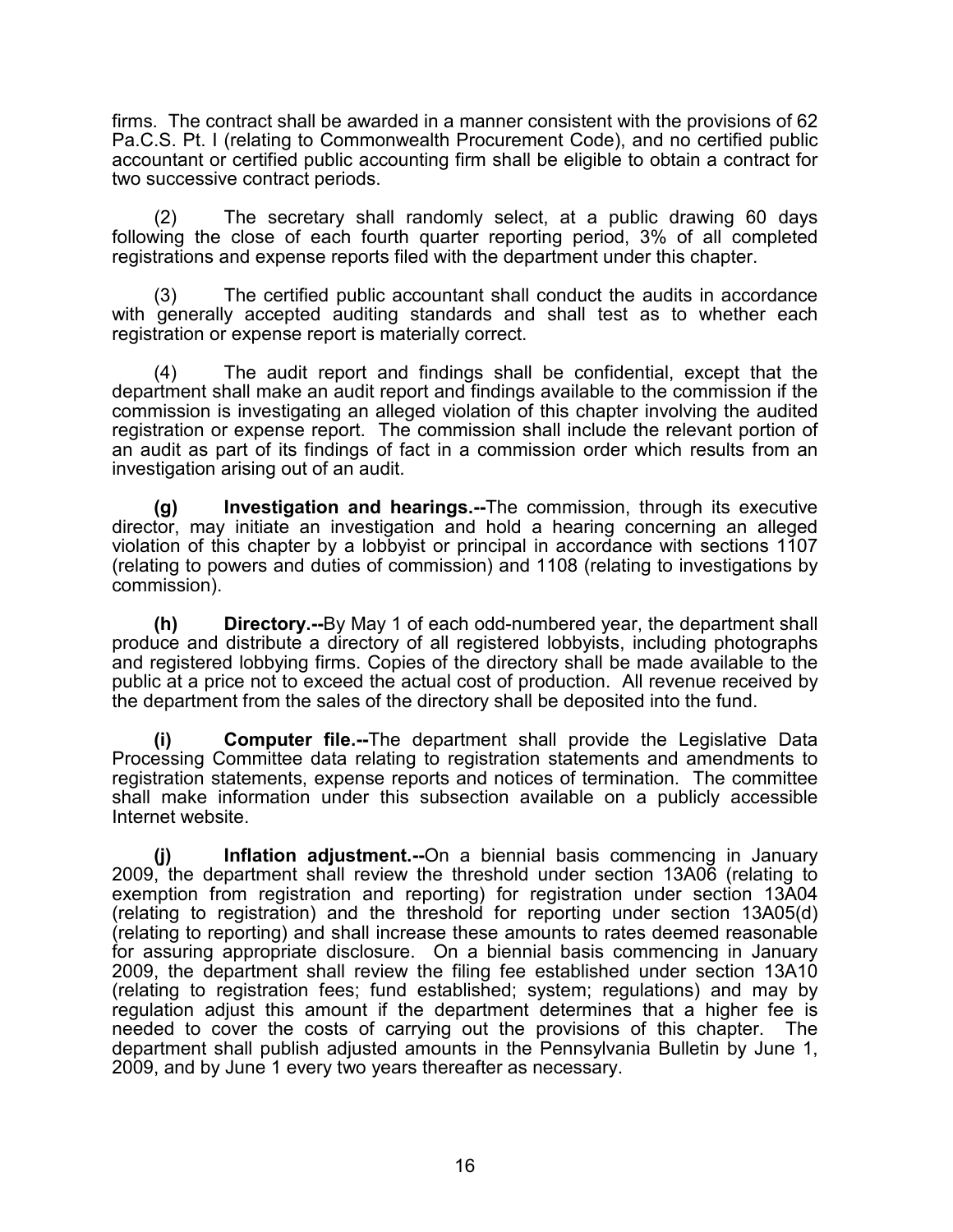**(k) Notices.--**Notices issued by the department or the commission to a principal or lobbying firm, in accordance with this chapter, shall be delivered to the authorized representative, employee or agent.

## **§ 13A09. Penalties.**

## **(a) Notice of alleged noncompliance.--**

(1) The commission shall issue a notice of alleged noncompliance to a person that has failed to register or report as required by this chapter.

(1.1) In the case of a principal or lobbying firm, the notice shall be delivered to the authorized representative, employee or agent.

- (2) The notice shall state:
- (i) the nature of the alleged noncompliance; and
- (ii) the administrative and criminal penalties for:
	- (A) failure to register;
	- (B) failure to file; or
	- (C) filing a report which contains a false statement or which is incomplete.

(3) The notice shall advise that if the person disagrees with the alleged noncompliance, the person may appeal the determination before the commission.

(4) The notice shall set forth the deadline and manner in which to request a hearing.

(5) If the person does not request a hearing in accordance with the notice, the alleged noncompliance shall be deemed to constitute noncompliance with this chapter, and the commission shall impose a penalty in accordance with subsection  $(b)(3)$  or  $(4)$ .

**(b) Hearing.--**

(1) If a hearing is requested, the commission shall determine at the hearing:

- (i) whether the recipient of the notice is required to register or report under this chapter;
- (ii) whether the recipient of the notice is an attorney at law; and
- (iii) whether the failure to register or report was negligent or intentional.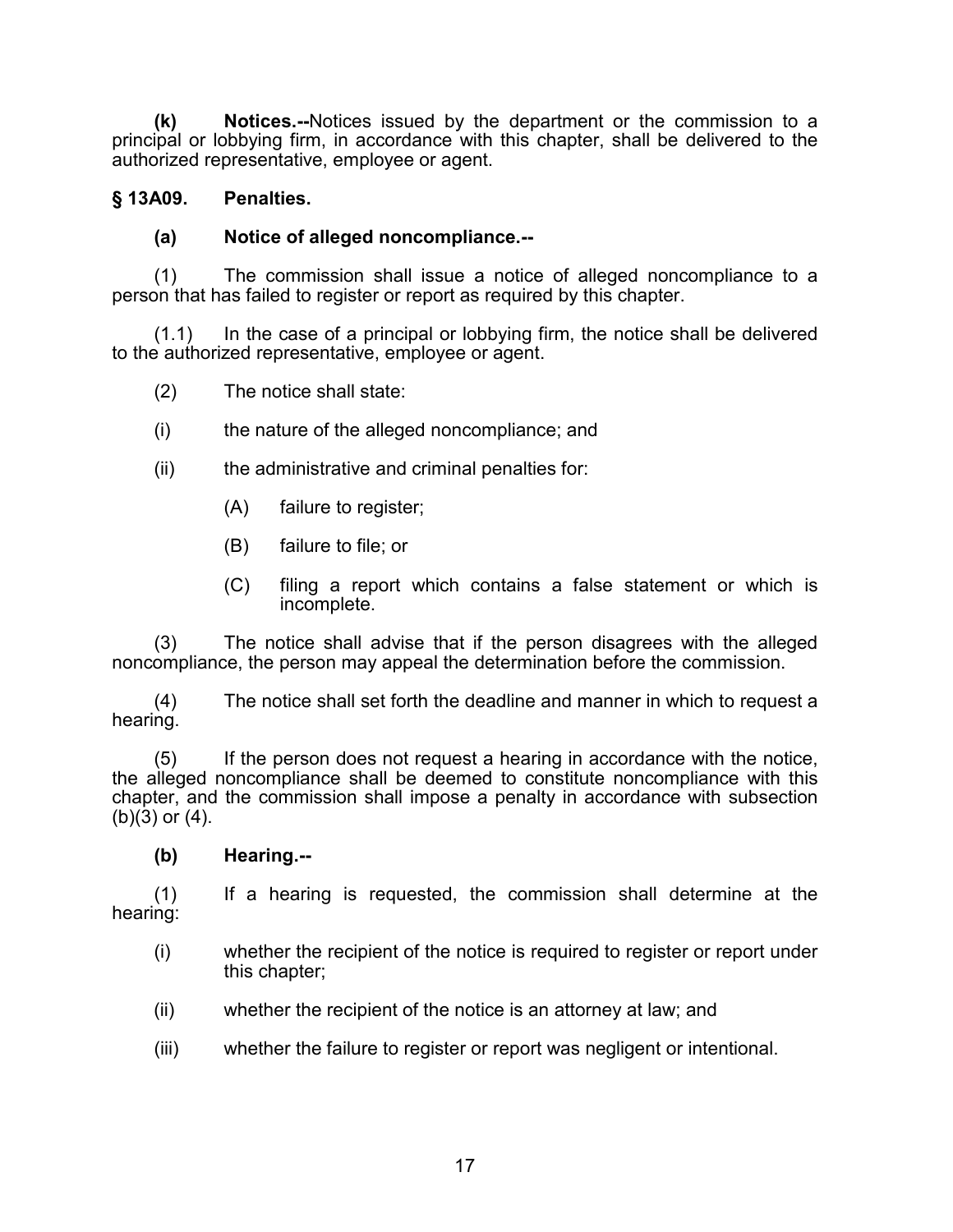(2) If the commission finds that failure to register or report was intentional, it shall refer the matter to the Attorney General and, if the person is an attorney at law, to the board.

(3) If the commission finds that failure to register or report was negligent, it shall determine the amount of the administrative penalty to be imposed.

(4) A hearing under this subsection shall be conducted by the commission in accordance with sections 1107(14) (relating to powers and duties of commission) and 1108(e) (relating to investigations by commission).

(5) Appeals of the commission's determination shall be in accordance with section 1108(i). If a court of competent jurisdiction determines that any complaint or investigation which involves an attorney at law is under the jurisdiction of the board, the matter shall be referred by the court to the board to be investigated, considered and resolved in a manner consistent with the Rules of Professional Conduct.

## **(c) Negligent failure to register or report.--**

(1) Negligent failure to register or report as required by this chapter is punishable by an administrative penalty not exceeding the following:

- (i) For the first ten late days, \$50 for each late day.
- (ii) For each late day after the first ten late days through the  $20<sup>th</sup>$  late day, \$100 for each late day.
- (iii) For each late day after the first 20 late days, \$200 for each late day.

(2) After a hearing under subsection (b), the commission may, upon the majority vote of all of its members, levy an administrative penalty. The total amount of the administrative penalty levied shall not be limited by any other provision of law.

(3) The commission shall notify the board of any lobbyist or principal who is an attorney at law against whom a civil penalty is imposed.

(4) The commission has standing to apply to the Commonwealth Court to seek enforcement of an order imposing an administrative penalty under this section.

**(d) Failure to comply after notice.--**A person that fails to comply with the requirements of this chapter, after notice of noncompliance and after a hearing if one is requested, may be prohibited from lobbying for economic consideration for up to five years. The prohibition shall be imposed under subsection (e)(4).

## **(e) Intentional violations.--**

(1) A person that intentionally fails to register or report as required by this chapter commits a misdemeanor of the second degree.

(2) A registrant who files a report under this chapter with knowledge that the report contains a false statement or is incomplete commits a misdemeanor of the second degree.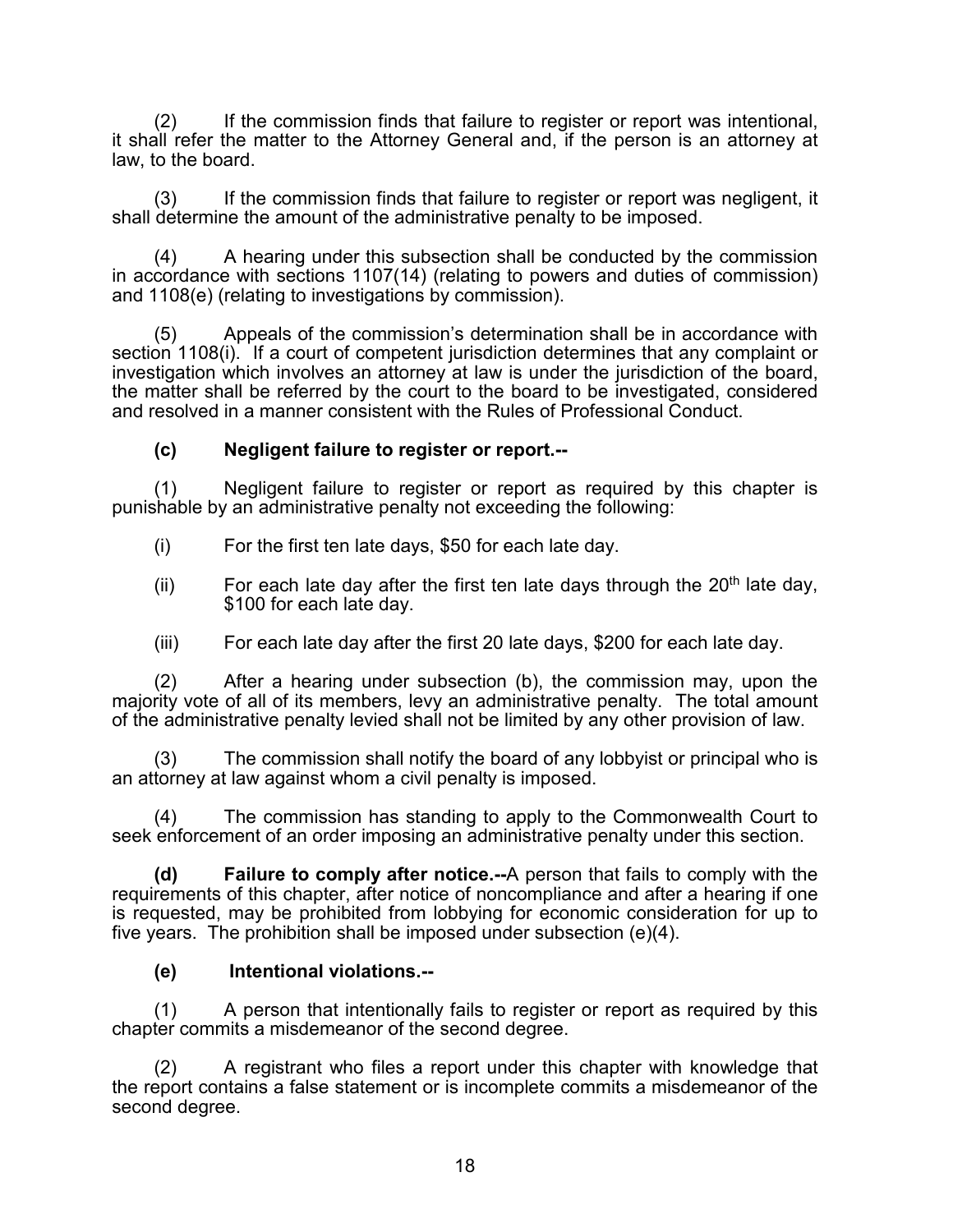(3) Except as set forth in paragraph (1) or (2), a person that intentionally violates this chapter commits a misdemeanor of the third degree. In addition to any other penalties imposed under this chapter, the court may impose a fine not to exceed \$25,000 against a principal who is found guilty under this paragraph.

(4) In addition to any criminal penalties imposed under this chapter, the commission may prohibit a person from lobbying for economic consideration for up to five years for conduct which constitutes an offense under this subsection. Criminal prosecution or conviction is not required for the imposition of the prohibition authorized by this paragraph. The commission shall not impose the prohibition under this paragraph unless the person has been afforded the opportunity for a hearing, which shall be conducted by the commission in accordance with sections  $1107(14)$ and 1108(e).

**(f) Attorneys.--**Nothing in this chapter shall be construed as restricting the board's authority to discipline an attorney at law who is acting as a lobbyist or principal.

**(g) Affirmative defense.--**Any of the following is an affirmative defense to an action brought under Chapter 11 (relating to ethics standards and financial disclosure) or this chapter:

(1) The respondent or defendant relied on advice and opinions of the commission.

The respondent or defendant relied on notice under section 13A05(b)(3)(iv) (relating to reporting).

The respondent or defendant did not receive notice under section  $13A05(b)(3)(iv)$ .

**(h) Criminal enforcement.--**If the department or commission has reason to believe an intentional violation of this chapter has been committed, it shall refer all relevant documents and other information to the Office of Attorney General and, if the lobbyist or principal is an attorney at law, to the board. The Attorney General shall have exclusive jurisdiction to prosecute criminal violations under this chapter.

**(i) Attorney General.--**In addition to the authority conferred upon the Attorney General under the act of October 15, 1980 (P.L.950, No.164), known as the Commonwealth Attorneys Act, the Attorney General has the authority to investigate and prosecute a violation of this chapter.

#### **§ 13A10. Registration fees; fund established; system; regulations.**

**(a) Registration fees.--**At the time of registration, a person required to be registered under this chapter shall pay a biennial registration fee of [\$300] to the department.

#### **(b) Fund.--**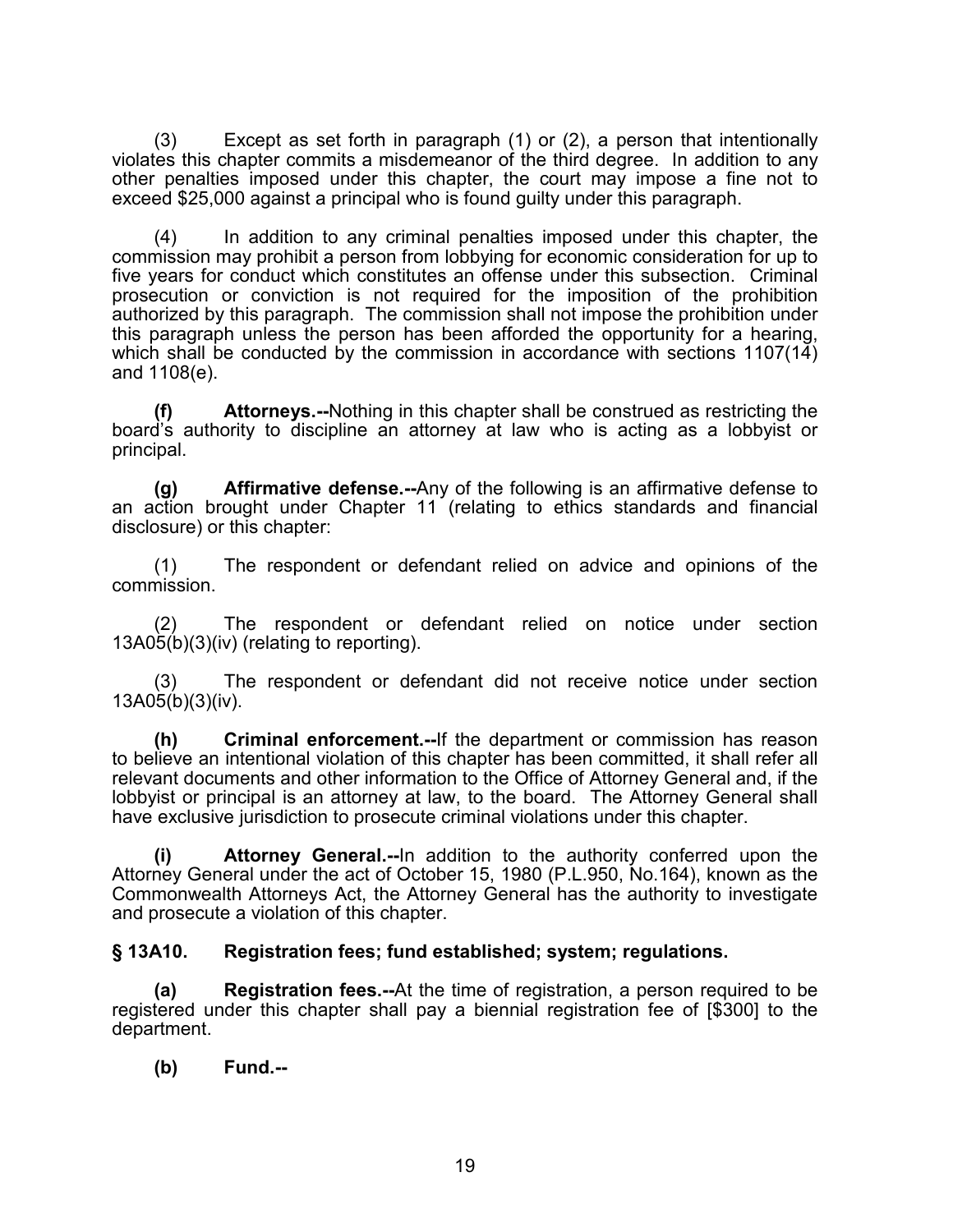(1) The Lobbying Disclosure Fund is established as a special fund in the State Treasury.

(2) Money received from registration fees under subsection (a) shall be deposited in the fund. Money remaining in the fund established under former 65 Pa.C.S. § 1310(b) shall be transferred to the fund.

Money deposited in the fund is appropriated to the department as a continuing appropriation for the exclusive purpose of carrying out this chapter.

**(c) Computerized filing system.--**The department shall implement a fully accessible system to accommodate the use of computerized filing. The department shall post all filings on its publicly accessible Internet website within seven days of receipt of the filing.

#### **(d) Regulations.--**

(1) A committee comprised of the chairman of the commission, the Attorney General, the chief counsel of the board, the Secretary of the Commonwealth, an individual appointed by the President pro tempore of the Senate, an individual appointed by the Minority Leader of the Senate, an individual appointed by the Speaker of the House of Representatives, an individual appointed by the Minority Leader of the House of Representatives, or their designees, and a lobbyist appointed by the Governor shall have authority to promulgate regulations necessary to carry out this chapter. The Attorney General shall be chairman of this committee. A vacancy occurring among the appointed members of the committee shall be filled in the same manner as the original appointment. A committee member who is a member of the General Assembly shall serve for a term that is coincident with the member's term of office.

(2) The committee shall submit the initial proposed regulations within 180 days of the effective date of this section to the Independent Regulatory Review Commission under section 5 of the act of June 25, 1982 (P.L.633, No.181), known as the Regulatory Review Act.

(3) A meeting at which the committee plans to approve proposed regulations or other official actions shall be held in accordance with Chapter 7 (relating to open meetings).

(4) The department shall provide sufficient staff and other administrative support to assist the committee.

(5) The committee shall prepare and publish a manual setting forth guidelines for accounting and reporting.

(6) The regulations and manual shall be drafted to accommodate the use of computerized recordkeeping, electronic filing of required registrations and reports under this chapter and retention of registration statements and reports under this chapter by electronic means.

#### **§ 13A11. Nonapplicability.**

20